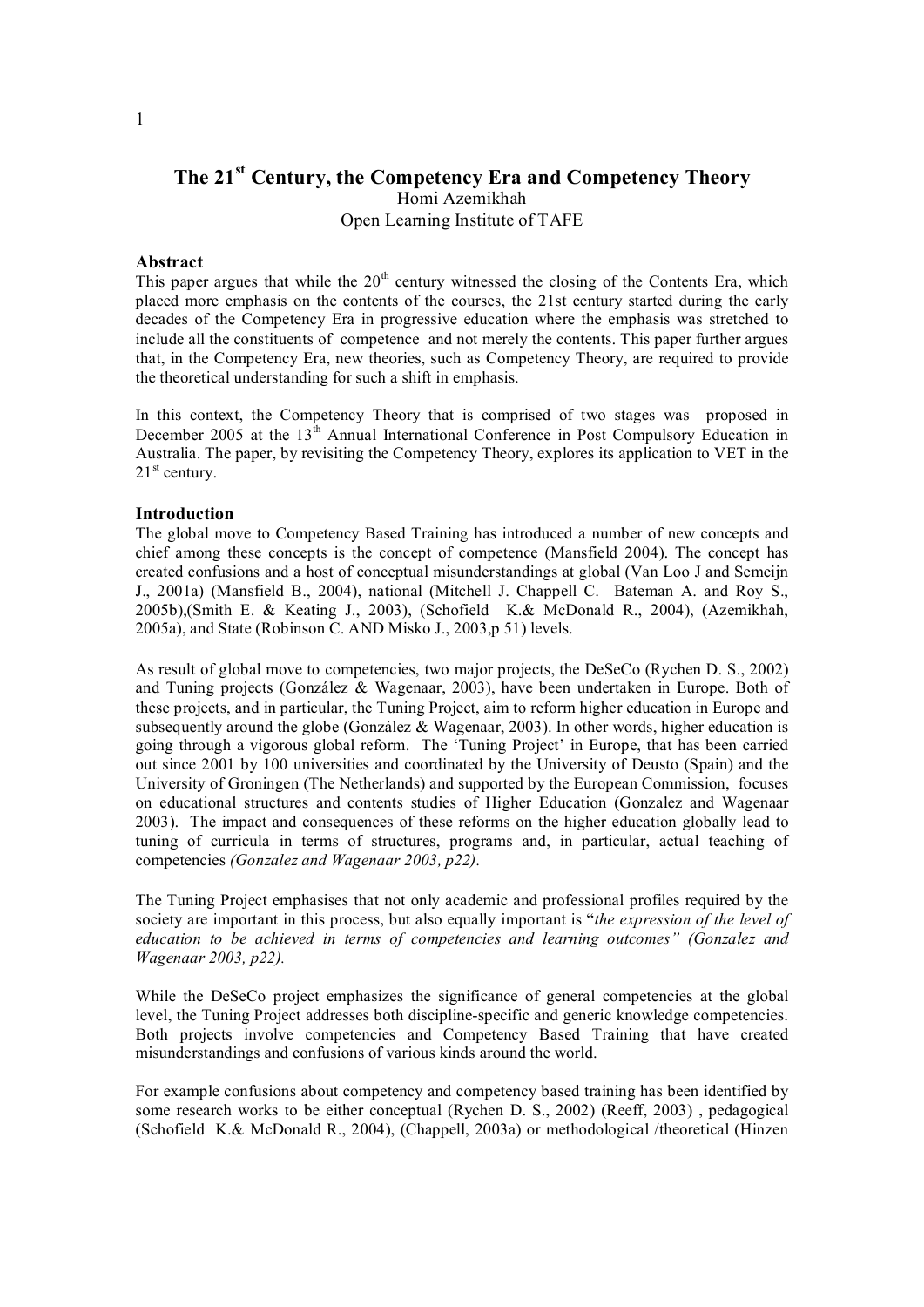H., 2001) (Vieyra-King M. and Caiteaux K., 1996). Some international authors around the world have gone further and argue that the very term 'competent' creates confusion *(Mansfield B., 2004, p 303)*

In Australia, as a result of the misunderstandings in the implementation of the Competency Based Training Packages, the National Government commissioned a major research project from 2002 to 2004 titled, "High Level Review of the Training Packages" (Schofield K.& McDonald R., 2004).

The High Level Review of Training Packages, (HLR), was commissioned by Australian National Training Authority (ANTA) to be completed in three Phases, during 2003 and 2004. The nature and the focus of the three Phases of the review had been different. While the focus of Phase 1 was on broad areas of changes impacting on education and VET (Schofield K.& McDonald R., 2003), which would significantly affect us as we move into the future, Phase 2 of the Review (Schofield K.& McDonald R., 2003b) has identified a number of issues raised by the stakeholders. Phase 3 proposed the required actions (Schofield K.& McDonald R., 2004) to be taken by the VET community in the future. For better understanding, these three phases may be illustrated as the analogy of rays, lens and the panorama. In other words, as the rays of changes, reflecting through the lens of issues, produce the image of six areas of action on the panorama screen of the  $21<sup>st</sup>$  century.

The High Level Review reports documented a number of confusions and misunderstandings to be mostly of pedagogical nature (Azemikhah, 2005a; Schofield K.& McDonald R., 2004) in the implementation of the Competency Based Training Packages. At the completion of the HLR the complexities in the implementation and the delivery of the training Packages as a result of these misunderstandings and confusions were left to future research (Schofield K.& McDonald R., 2004) (Azemikhah, 2005a).

In June 2004, the Australian Minister and Sate and Territory ministers for Vocational Education considered the Review findings and agreed to six major areas of action to address these complexities (Gawler, 2004; Schofield K.& McDonald R., 2004b). (Azemikhah, 2005a, p 3) identified four types of confusions and misunderstandings in the above reports (HLR reports, Phases 1-3) that have caused the complexities.

On 28 June 2005, the discussion paper, "Complexities and Opportunities" was released in Australia to deal with these complexities. The discussion paper was developed by the four researchers ((Mitchell J. Chappell C. Bateman A. and Roy S., 2005a) as part of Consortium Research Program: 'Supporting vocational education and training providers in building capabilities for the future'. The Australian, State, and Territory Governments through the Department of Education, Science, and Training (DEST) fund this research program. The National Centre manages it for Vocational Education Research (NCVER).

These complexities have created dissonance in delivery methods between universities and TAFE. For example in Queensland the complexities arising from these confusions have created "*a dissonance between the training based on industry competency standards used by* TAFE and the discipline and content-based methods used in the university sector" *(Robinson C. AND Misko J., 2003, 18)*. In addition some "*dif erences also exist in the criterion-referenced assessment practices generally used in TAFE and the normative or graded processes generally used in the university or school sector. These dif erences also*

2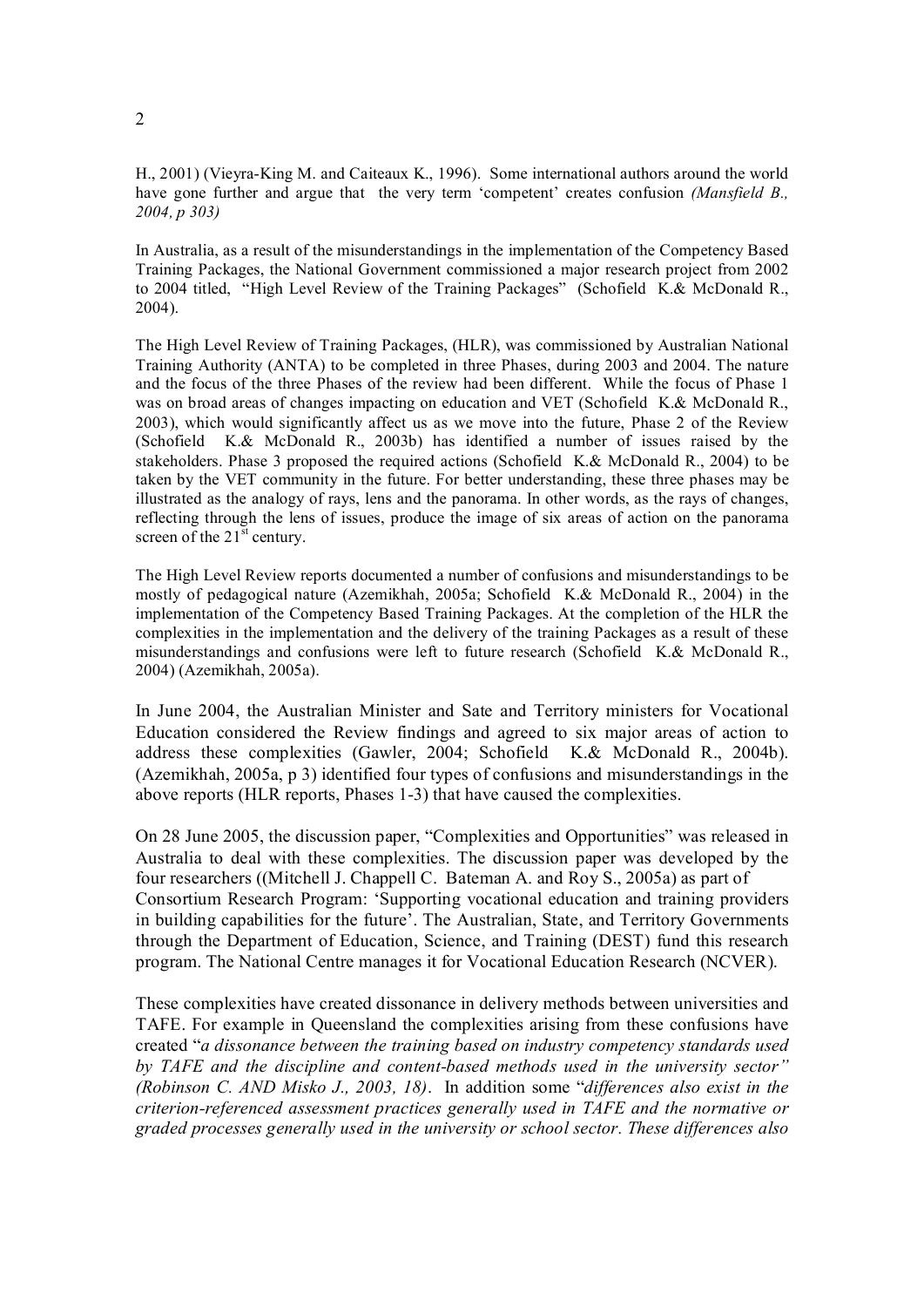*have created dif iculties for the application of credit transfer and articulation pathways."*(Robinson C. AND Misko J., 2003, p 18)

## **The Analysis**

At the global front, the Tuning project concerns the tuning of curricula in terms of structures, programs and, in particular, actual teaching of competencies *(Gonzalez and Wagenaar 2003, p22).* The concerns expressed in the Tuning project in relation to actual teaching of competencies suggest the end of the contents era where only the contents were the dominating factor in a teacher-centred environment.

At the national level Smith & Keating (2003, p 134) argue that' "*the training Packages certainly brought back to teachers the feelings of insecurity attached to early days of CBT"*. While a number of researchers (for example Mitchell J. Chappell C. Bateman A. and Roy S., 2005b) have identified that VET teachers and trainers schooled in the teacher dominant paradigm (Contents Paradigm) require new skills to implement competency based training packages.

It can be argued that for teachers to acquire and develop skills, a good knowledge as well as a good understanding of the Training Packages is vital. A number of researchers, (for example Perkins and Unger, 1999) assert that acquisition of knowledge does not bring understanding along like the caboose of a train. This suggests that the mere knowledge of Training Packages by VET teachers does not bring along the understanding of its pedagogical complexities. And "*it is clear that knowledge in itself does not guarantee understanding"(Perkins and Unger, 1999, p 96)*. The above references suggest that while understanding is the prerequisite for successful implementation, the knowledge of the Training Packages, per se, does not bring along its understanding.

In the context of understanding and implementation of the Competency Based Training Packages, two questions remain to be answered:

- · Firstly, the question of what causes confusions in this context or where the confusions are coming from?
- Secondly, if the knowledge of the Training Packages in itself does not bring along its understanding and the understanding of its pedagogical complexities then what does bring along this understanding?

Contemporary research in cognitive science suggests that understanding is to have a clear mental model or schemata of some kind (Perkins and Unger, 1999) . While other research works (Perkins and Unger, 1999; Perkins D. & Blythe T., 1994) emphasize the importance of mental models or schemata for any kind of understanding, they also support that conceptual models such as diagrammatic presentations enhance understanding.

More recent literature (for example TAYLOR N. & Coll R., 2002) asserts how confusion arises where mental models are absent or not clearly formed. According to constructivist epistemology, knowledge is a human construction that takes place in two mental phases.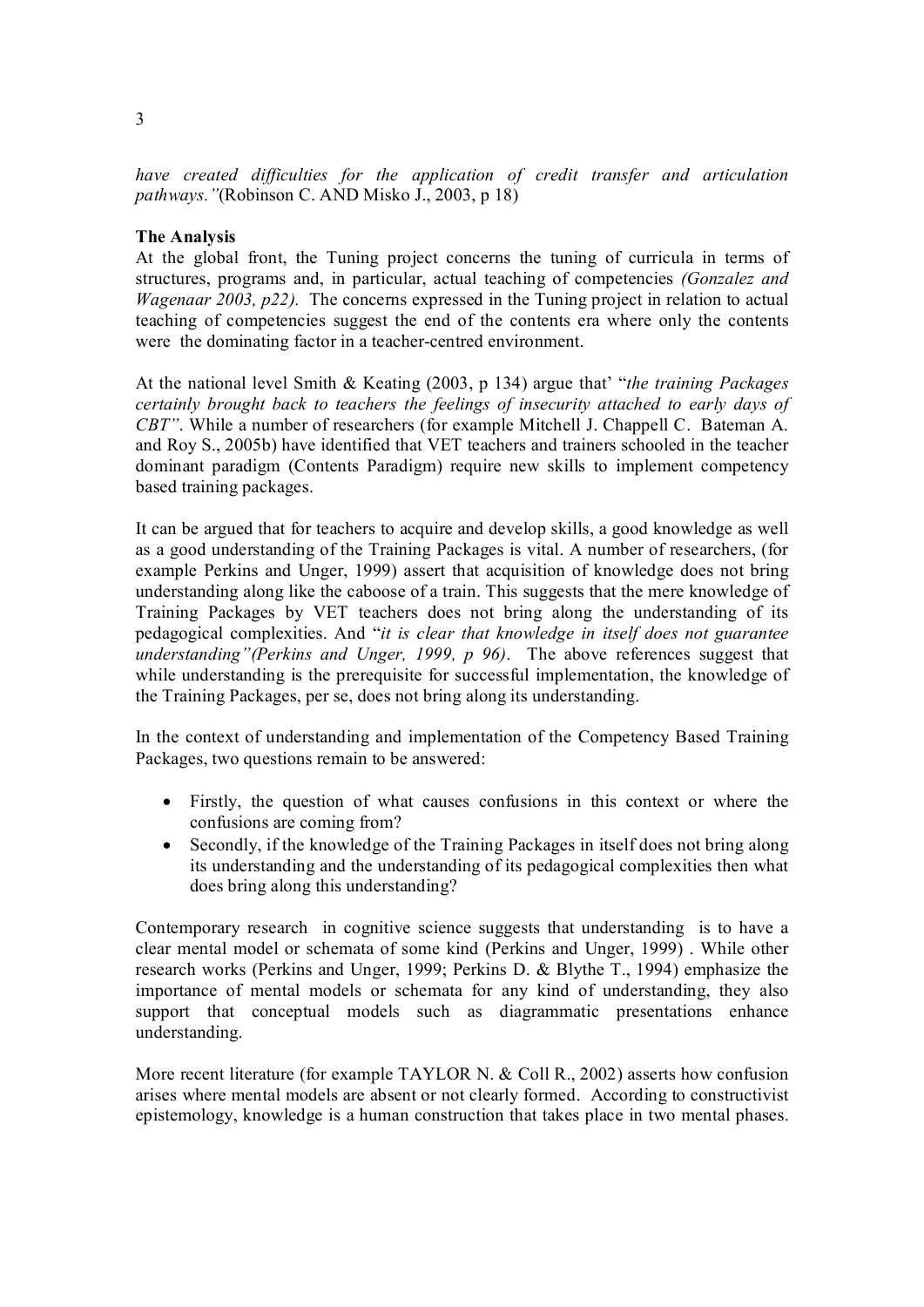Firstly human beings construct mental models of their environment and, secondly, new experience is interpreted and understood in relation to existing mental model (TAYLOR N. & Coll R., 2002, p 295). Further, these research findings have established that when two like-minded experts with clear mental models communicate, no confusion arises. However, when the modeller attempts to communicate with the modelled, who do not have a clear mental model, confusion may arise(TAYLOR N. & Coll R., 2002, p 293). Again, (Mitchell J. Chappell C. Bateman A. and Roy S., 2005b) assertions further confirm this view by stating that VET teachers and trainers who were schooled in the teacher dominant paradigm (Contents Paradigm) require new skills to implement competency based training packages.

The above assertions suggest that the confusions in the VET community have arisen as a result of the shift from traditional paradigm (Contents Paradigm which was dominant in VET prior to 1987), and still is, where "*the curriculum documents were often focused on areas of 'content'"*(Smith E. & Keating J., 2003, p 120) to the new 'Competency Paradigm'. *(Gonzalez and Wagner 2003, p64)* argue that the shift in emphasis from input to output also needs to be reflected, *"in the evaluation of student performance, moving from knowledge as the dominant, (even the single) reference. And that to (include) assessment centered on competences, capacities and processes closely related to work and activities as related to student development and in relation to academic and professional profiles already defined" (Gonzalez and Wagner 2003, P 64) .*

This shift in focus, that has been further emphasized by the advent of Training Packages, involves two distinct paradigms that need to be understood by two distinctive mental models, i., e., 'Contents based mental model', and, the 'competency based mental model'. While in the contents paradigm mental model, the focus is on Contents, subjects and it is contents based, in the competency paradigm, the focus is on 'Competencies, Unit of competency and it is competency based (Schofield K.& McDonald R., 2004b)

The above assertions clearly indicate that the contents-based mental model (of the Contents paradigm) is not suitable for the understanding of how to work with the units of competency (of the competency paradigm); hence, a new mental model is required. *In other words, the above references suggest that the confusion in VET for the implementation of the Training Packages is the consequence of the lack of a clear mental model on competence and the pedagogy of competence.* Thus, without forming a new mental model in this context, VET teachers and educators are going around in their daily work trying to apply a Mental Model that was dominant in the 'Contents Era', in order to facilitate (teach) the units of competency.

The arguments and assertions about the importance of a clear mental model for teaching of Competencies suggest that the new requirements can not be framed with the old mental model, the consequence of which is confusion. The finding of pedagogical confusions is not new and was the subject of previous research works (for example Schofield K.& McDonald R., 2004). Some researchers (such as Govin & Alvarez, 2005) argue that as knowledge is not absolute, its understanding depends upon theories and concepts and methodologies by which we view the world. While other researchers (for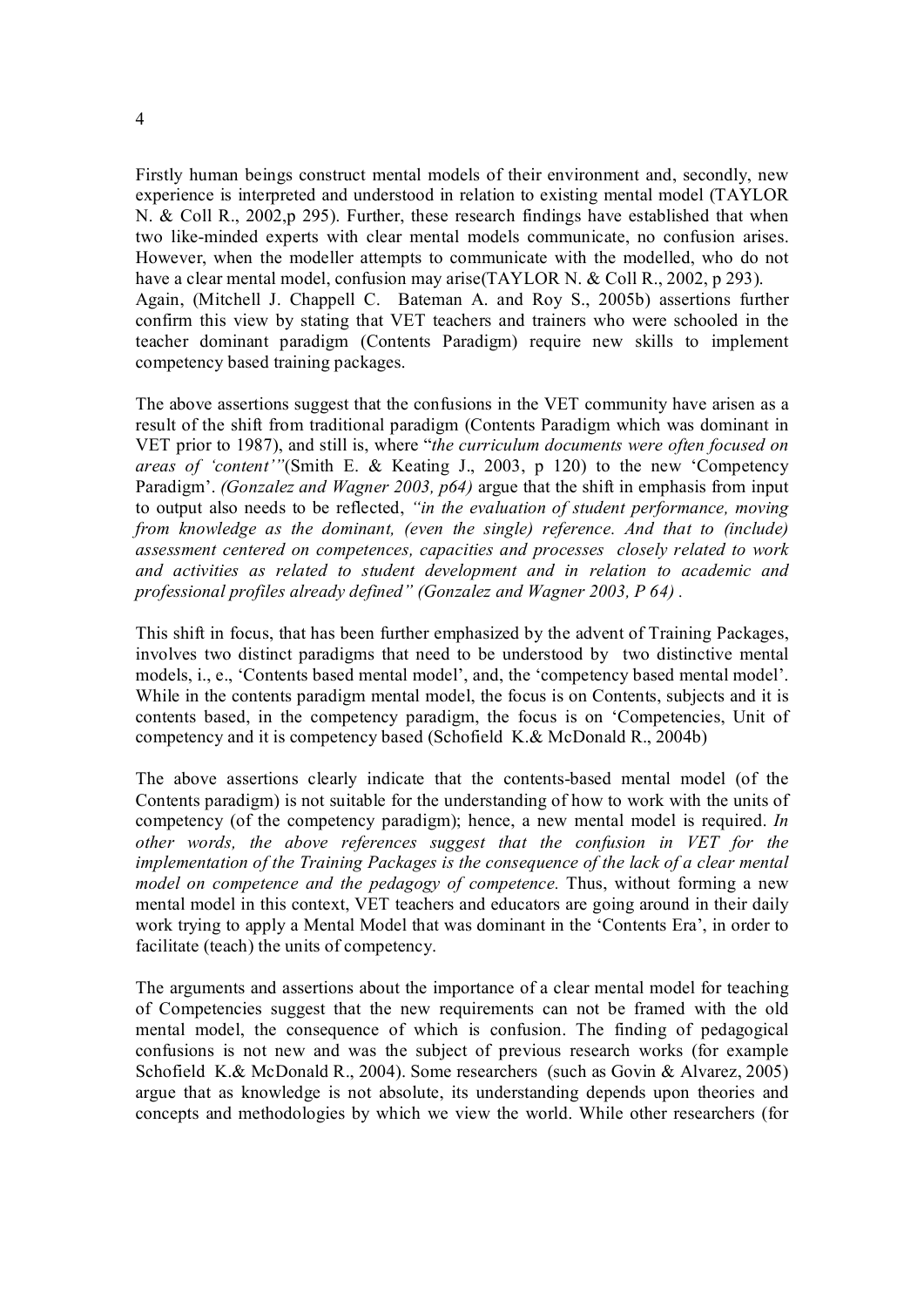example Vieyra-King M. and Caiteaux K., 1996) argue that the lack of a clear mental model is the result of the neglect of the concept of competence as well as inadequate theorisation in this area. For example, prior to 2005 there were no theorisation in the complex interrelationships of the components, elements and constituents of competence. Ashworth and Saxton (1990) cited in Vieyra-king and Caiteaux (1996, p33) also highlight that the complex activities made of elements of competence is unspecified. In this context, Azemikhah (2005b) proposed three diagrammatical presentations(models) with theorisation in three parts, the Relational Model of pedagogy for Training Packages (RMP), Competency Theory (CT) and Double Heuristic Method that will be discussed next.

### **The Response**

It has been argued that in a learner-centered perspective the learner occupies a number of positions throughout the learning process (Boud D., 2005). Boud *(2005)* further argues that, *"a learner centered perspective now perhaps involves recognizing this multi positioned view of the learner and needs to develop models and discourses that respond to it" (Boud D., 2005, p 100)* As a response to above needs, the Relational Model of Pedagogy for Training Packages (RMPTP), was proposed to illustrate and theorize the multi-positioned view of the learner (Azemikhah, 2005b). Azemikhah (2005b) emphasizes that the Relational Model of Pedagogy for the Training Packages (RMPTP) was proposed for both understanding and implementing Training Packages (Azemikhah, 2005). The relational Model of pedagogy (Figure 1) is based on a learner-centred pedagogy where the learners are involved in active construction of meaning and the learners assume the position of either a worker-learner or a simu-learner in the model while maintaining their central position of control.

### **DHM**

DHM has been proposed as a response to global (Mansfield B., 2004; Van Loo J and Semeijn J., 2001a) and national calls (Schofield K.& McDonald R., 2004) for the pedagogical complexities of competencies. One of the goals of the Tuning project is the tuning of actual teaching of competencies (González & Wagenaar, 2003) that in addition to contents includes other constituents of competence such as skills and the processes.

While the fundamental assumption is that knowledge is not absolute, rather it is dependent upon the concepts, theories and methodologies by which we view the world (Govin & Alvarez, 2005). Perkins and Unger (1999) support the fact that we require conceptual models that simplify and facilitate the understanding of knowledge. This understanding based on conceptual mental models is crucial for the teaching of competencies. On this basis, DHM was proposed as the required mental model to facilitate the understanding the integration of the constituents of competence with performance criteria for the actual teaching of competencies. DHM defines the interrelationships of the constituents of competence in a Problem Based Learning (PBL) context to performance. Milne & Mc Connell (2001) emphasize the importance of PBL in accounting education. (Boud D., 2005) further confirms this view and argues that the starting point of learning is a problem or case that the learners wish to solve.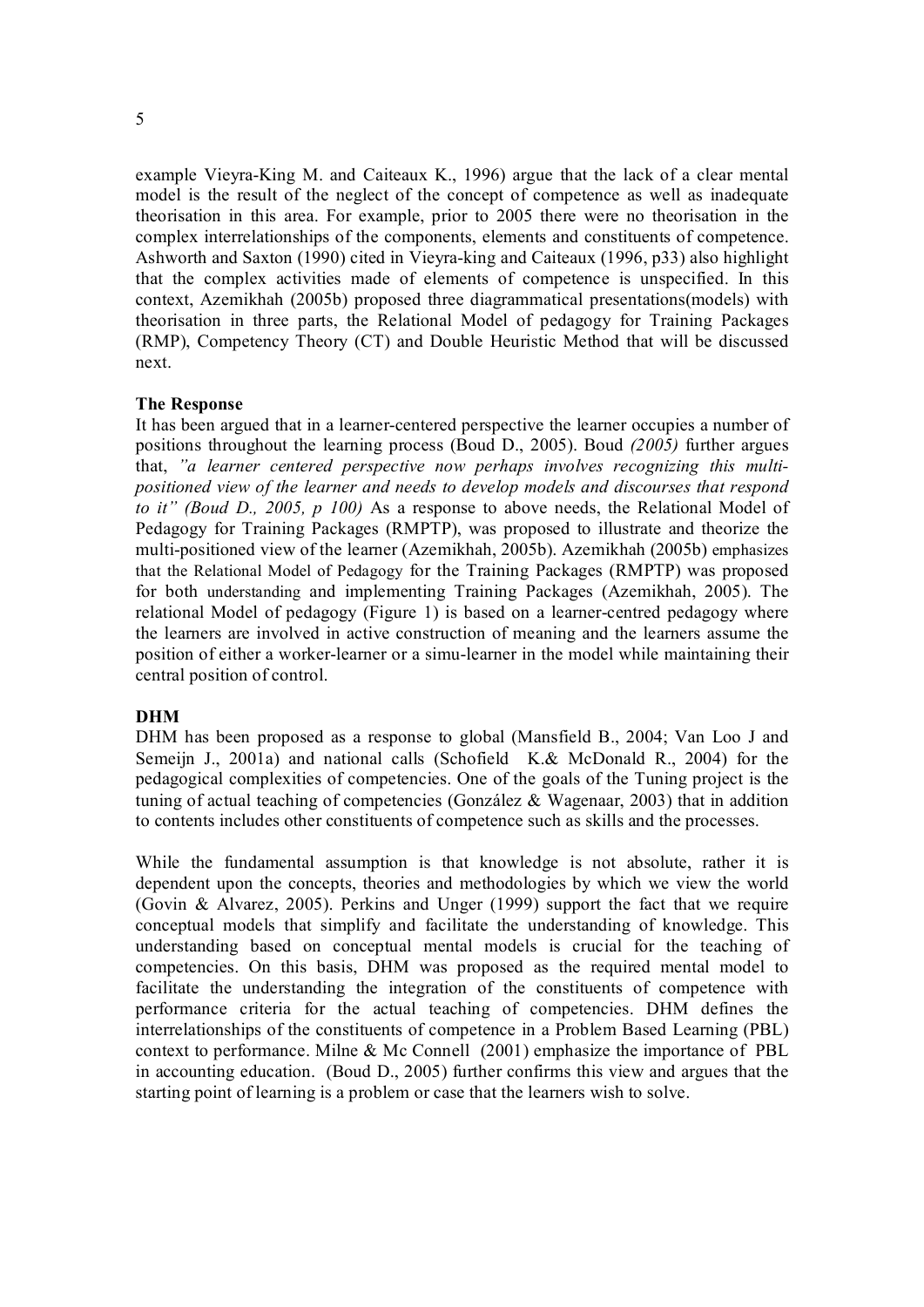

## **Figure 1 – RMPTP incorporating Vocational Competence**

In this context by incorporating PBL, DHM is turned into a powerful new pedagogical strategy (device) that is practical for both teaching and learning. Using this pedagogical strategy, DHM in conjunction with PBL, turns into a mental simulation for teaching and learning that is runnable by both teachers and learners. In such a context, DHM is used as a pedagogical device that is controlled and run by the learner where problem drives learning (Jonassen, 1999), in which the learners, in their search for a solution attain the relevant domain knowledge (Jonassen, 1999) in "*active construction of meaning*" for themselves (Chappell, 2003a,p.3).

DHM approach as a pedagogical device is in line with González & Wagenaar  $(2003, p$ 63) view that competencies guide the selection of (knowledge) concepts, appropriate to particular ends, as a demand driven approach. The demand driven view of learning is later confirmed by (Mitchell J. Chappell C. Bateman A. and Roy S., 2005b) who see it as being appropriate in terms of customization of learning to learners' needs based on principles of consumerism.

DHM starts from a case or problem (Boud D., 2005) where the learners identify and select the required concepts, from the relevant domain knowledge, which is facilitated by the teacher. The learners are then guided to identify and draw the relationship of the concepts from the problem to required knowledge, from the required knowledge to performance criteria using skills as the interplay elements or links, and, finally, from performance criteria to the problem. In the final stage, this process produces a customized competency map (CCM) that will be the basis for the teaching and learning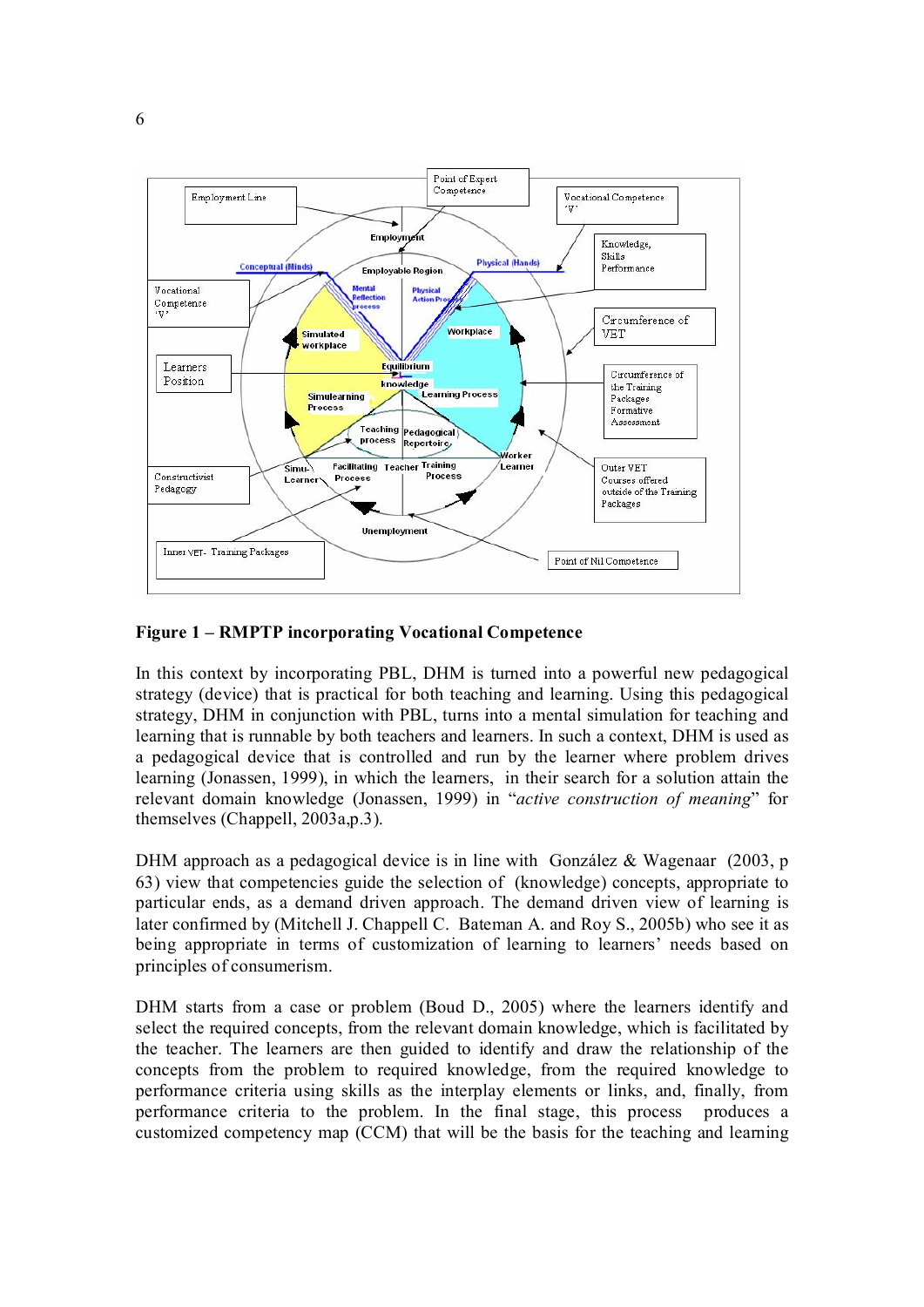of competencies constructed on the basis of the demanddriven principles (Mitchell J. Chappell C. Bateman A. and Roy S., 2005b).

Using a demand driven pedagogical approach, DHM focuses on the output rather than input. In this context (Gonzalez and Wagner 2003, p64) argue that the shift in emphasis from input to output is important *"in the evaluation of student performance, moving from knowledge as the dominant, (even the single) reference. And that to (include) assessment centered on competences, capacities and processes closely related to work and activities as related to student development and in relation to academic and professional profiles already defined" (Gonzalez and Wagner 2003, P 64) .*

While DHM maintains the focus on outputs rather than inputs (Boud D., 2005), it is constructed on the basis of Boud (2005, p 2) suggestions of innovation in teaching at higher education. DHM is a self directed, negotiated pedagogical approach using problem-based learning (Milne & Mc Connell, 2001) (Boud D., 2005)

The pedagogical approach in DHM is also aligned with the consumerism view of learning suggested by (Mitchell J. Chappell C. Bateman A. and Roy S., 2005b). This view further confirms the move from" standardization" to "customization," suggested by (Reigeluth, 1999). Both of these views support the learner-centred emphasis that has guided the design of DHM.

DHM method is a two-step (double heuristics) process, using 'W' diagram as an extension of 'V" diagram proposed by (Govin & Alvarez, 2005) . While Gowin and Alvarez (2005) assert that, "*the V diagram is a heuristic that can be used to better analyse and understand the structure of knowledge of a given topic*", 'W' diagram is used to analyse and understand the structure of competency that includes, inter alia, the understanding of knowledge. While "'*V' diagrams decipher the complexities of construction of knowledge and knowledge making*"(Govin & Alvarez, 2005), the "W" diagrams decipher complexities of competencies and competency development. Hence, DHM is a knowledge integration device. Its purpose is to construct knowledge in an integrated approach. The integration process involves all the constituents of competence (propositional knowledge and dispositions) and their relationship to performance (procedural knowledge). It is an integrated learning, using 'W' diagram asa heuristic device. In other words, DHM aims to integrate propositional, procedural knowledge as well as the dispositions. It is comprised of first and second heuristics that are explained next.

## **First Heuristic**

The purpose of the first heuristic is to construct the competency diagram (Figure 1). A competency diagram has a 'V" shape comprised of three elements and two processes. It was constructed on the basis of the definition of competence proposed by (Azemikhah, 2005a, p 4). Azemikhah (Azemikhah, 2005a, p 4) has defined competence in line with the orientation taken by the High Level Review as "*a quality that needs to be developed by the learners both conceptually and physically." It needs to be conceptually developed in*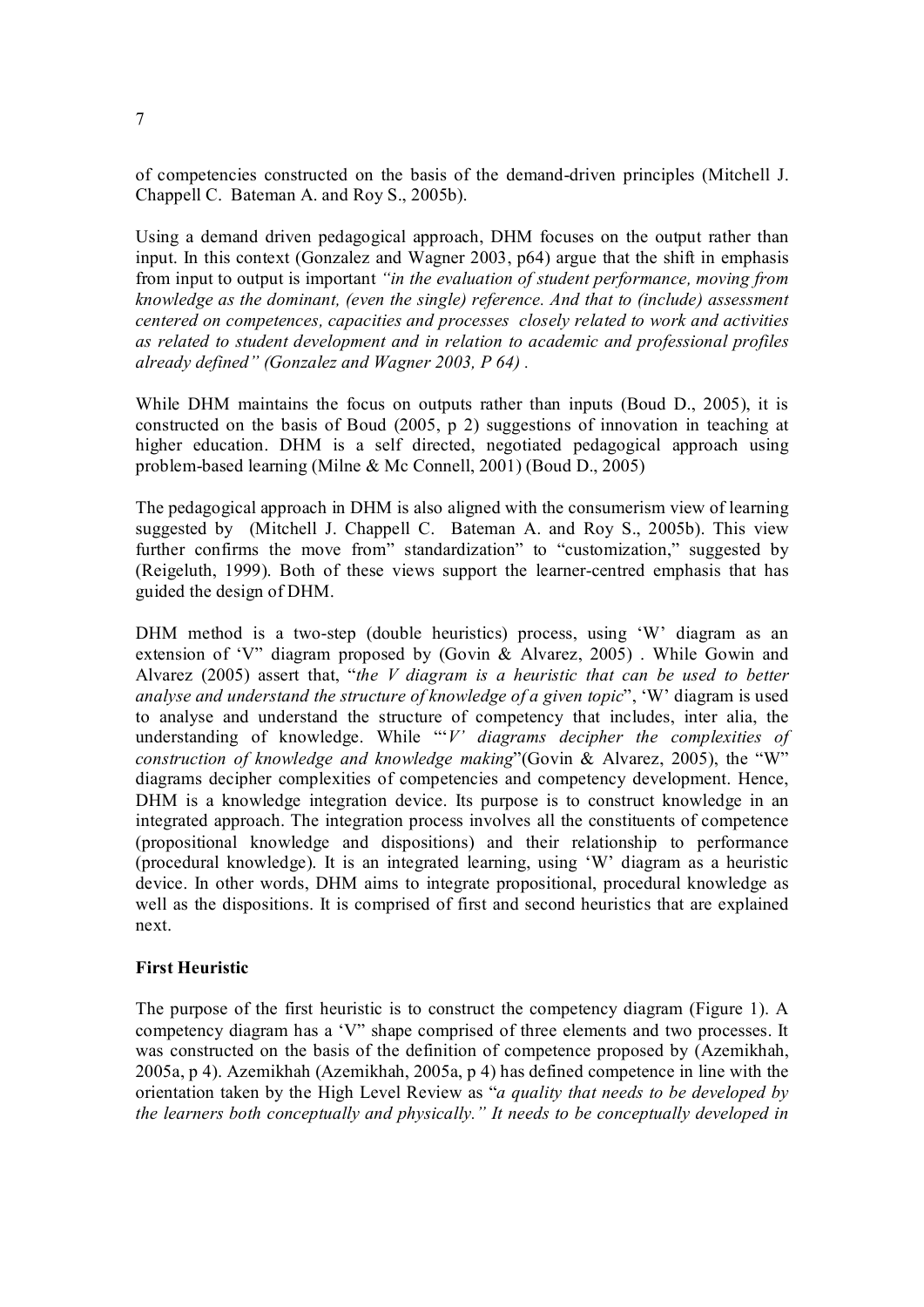*the minds of the learner based on the constituents of competence (underpinnings and attributes), and physically developed and perfected by performance (based on performance criteria) resulting in a balanced hands-and-minds equilibrium (Azemikhah,*  $\frac{1}{2}$ *) 2005b, p 3) ."*

The competency diagram (Figure 1) is comprised of three elements, the conceptual element (the minds), the physical element (the hands) and the balancing element (the equilibrium). The equilibrium is the balancing element in the competency diagram controlled by the learner and facilitated by the teacher using skills as the interplay element between the two processes. The competency development process in the model is comprised of the Mental Reflection process as well as the physical action process. These dual processes transform the learners by using skills as the interplay elements and this "*transformation relies on individual construction of meaning so that experience and knowledge are in equilibrium".(Stevenson, 2000)*

The work in the first heuristic starts with a simple problem (Boud D., 2005; Milne & Mc Connell, 2001). The learners identify the key concepts in the problem in the light of required knowledge and variables in the competency unit. These concepts are then listed at the foot of the competency diagram. Refer to Fig 2. The focus of the First Heuristic is to integrate the problem to the unit of competency. In other words, it is constructed by linking the key concepts embedded in, or implied from, the problem to the variables and performance criteria in the unit of competency.

The first Heuristic is completed by listing the key concepts of the problem at the foot of the competency diagram. The relevant variables from the Unit of Competency are identified and listed on the right side (Conceptual) of the diagram. The performance criteria are listed on the left (Physical) side. The relevant skills are listed at the centre of the 'V'. The key concepts are then connected to variables; variables are connected to skills, skills to performance criteria, and performance criteria to the key concepts. Figure 2 illustrates the completed competency diagram of the first heuristic.



**Figure 2 – First Heuristic of DHM**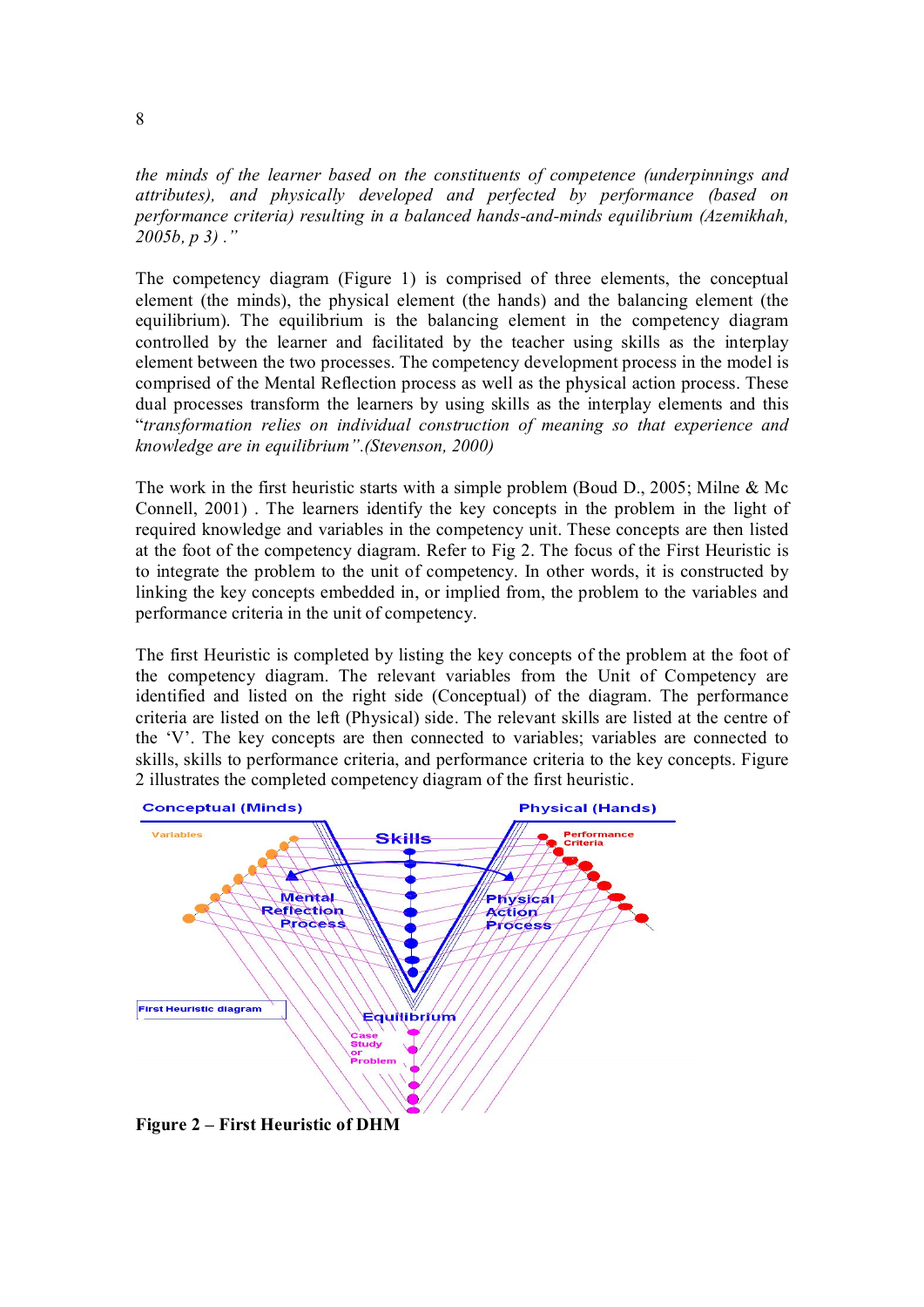### **The second heuristic**

The work on second heuristic commences by embedding the first heuristic at the foot of the 'W' diagram (Figure 3). The construction of knowledge is continued by selecting one of the methodologies prescribed by (Candy, 1991) such as Gowin 'V'. In this way, the second heuristic is used as a constructivist tool to extend the first heuristic further by linking it to the selected methodology. Then the Second heuristic extends in all the three dimensions of DHM. For example, it extends into conceptual side by identifying relevant theories and philosophies. It also extends into the physical side of the study by identifying and linking to the relevant elements of competency. Finally, the heuristic is connected to the methodological dimension by arrowing to the selected methodology Candy (1991). Unit's title, descriptor and purpose are listed in the big notch of the 'W', while the topic's focus question is entered in the small notch.

### **Methodology**

Methodology is defined by Oxford Dictionary as "*the branch of knowledge that deals with method, and its application to particular field*" (The University of Oxford, 2002, p 1762), while method is defined as "*a mode of procedure*" (The University of Oxford, 2002, p 1805) . These definitions suggest that methodology can take many modes such as the four strategies proposed Candy (1991) listed in Figure 3.



**Figure 3 – Second Heuristic of DHM**

#### **The transposition of competency and learning (Competency theory)**

The competency development process, comprised of the above heuristics, is repeated for quite a number of times, using simple to complex problems, until the learner has attained mastery in the unit of competency. At each iteration, represented by expanding circles in the competency theory, the learner's level of competency and professionalism elevates to a higher level. This process continues until the learner arrives at the point of transposition of competency and learning. *"At the point of transposition, the learner is able to apply*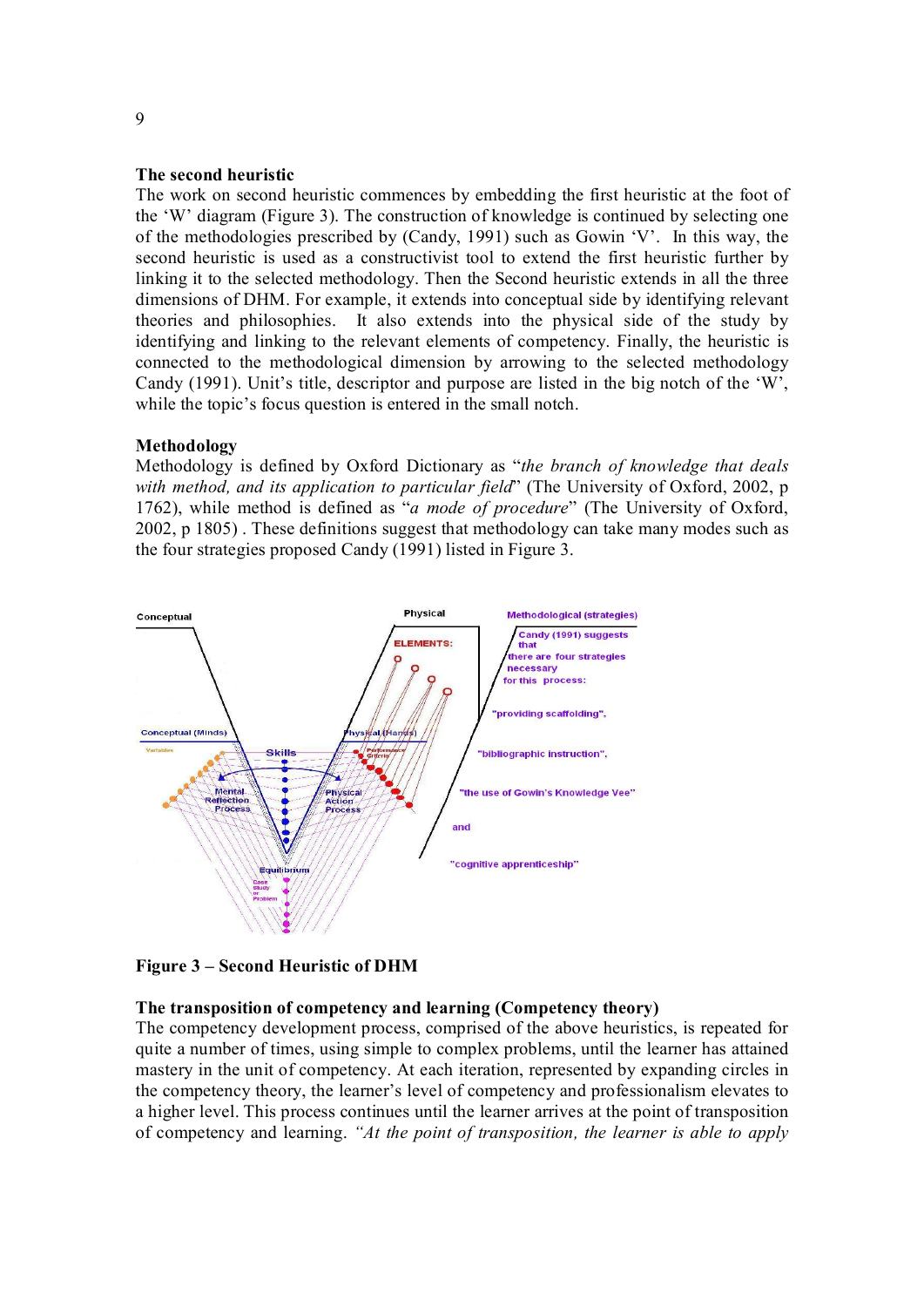*performance criteria to new problems or cases independently. The learner is now able to examine new cases, identify, and study new concepts, if any, and using his/her acquired skills is able to perform in accordance with the requirements of the unit of competency independently. At that point, the learner is deemed competent and the relationship of 'learning to competency' is transposed into 'competency to learning'. When competency and learning are transposed, the learner moves from the 'Not Yet Competent' position to the 'Competent' position. The learner's level of competency and professionalism elevates to a point where it can take care of his/her learning. The following diagram illustrates this trans-positioning event.*"



*"At the points of transposition of the competency and learning, the learner becomes self sufficient to learn independently of the facilitator when confronted with new cases or concepts within the precincts or boundaries of the unit of competency. At the point of transposition, the learner enters into the new stage or cycle of learning where the learning depends entirely on the learner's competency and thus learning becomes the function of the competency itself."*



### **Conclusion**

While he global move to competency and CBT has been supported by Tuning and DESECO projects in the first decade of the  $21<sup>st</sup>$  century, we have witnessed that, in Australia, by the advent of Training Packages, the 20th century has stamped its seal of approval on this revolutionary move. The  $21<sup>st</sup>$  century is going to witness its success and consolidation globally in the next stage of progressive education. It has been argued in this paper that the confusions or the over-reactions to this global move is the result of inadequate theorization. In response to these needs, three pieces of theorizations were proposed to pave the road to excellence in the delivery and implementation of the Training Packages.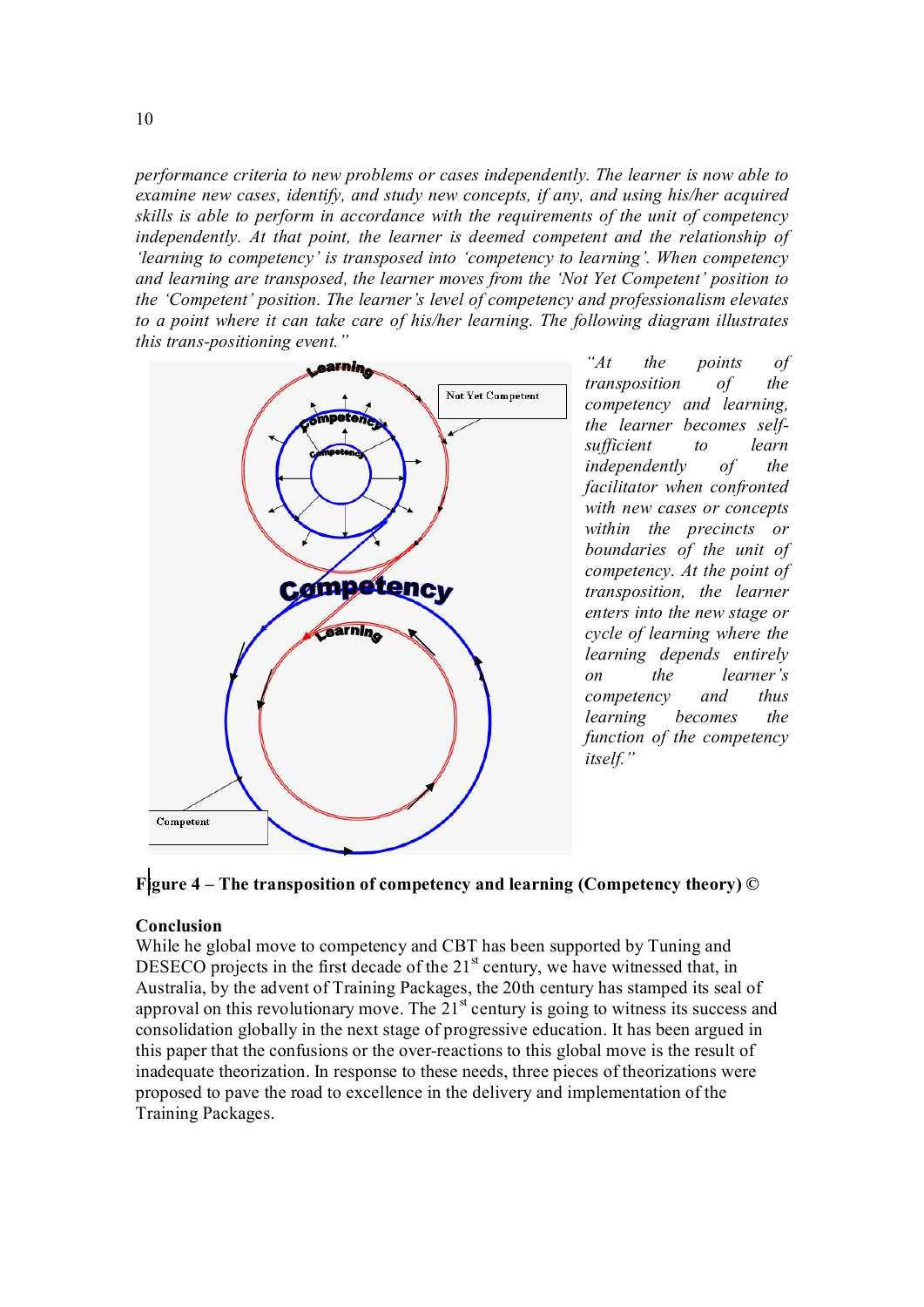### **Bibliography**

Azemikhah, H. (2005). *The design of competency based learning resources for VET training packages using learner centred, work centred and attribute focused simulation strategies.* Paper presented at the Australian Vocational Education and Training Research Association Conference, 8th, Brisbane, 2005, Brisbane.

Azemikhah, H. (2005a). *The design of competency based learning resources for VET training packages using learner centred, work centred and attribute focused simulation strategies.* Paper presented at the Australian Vocational Education and Training Research Association Conference, 8th, Brisbane, 2005, Brisbane.

Azemikhah, H. (2005b, 47 December 2005). *The Balanced Hands and Minds Equilibrium: A Pedagogical approach for developing Vocational Competence ©.* Paper presented at the 13th Annual International Conference on Post-Compulsory Education and Training, Surfers Paradise, Qld., Australia.

Boud D. (2005). 'Aren't we all learner-centred now?' The bitter sweet flavour of success. *Changing Higher Education: The Development of Learning and Teaching*, 13.

Candy, P. C. (1991). *SelfDirection for LIfelong Learning, A Comprehensive Guide to Theory and Practice*. Wisconsin: Jossey - Bass Publishers.

Chappell, C. (2003a). *Changing pedagogy: issues for contemporary pedagogy / Clive Chappell.* [Sydney]: University of Technology, Sydney. Australian Centre for Organisational, Vocational and Adult Learning. (OVAL Research).

Gawler, J. (2004). Training Packages where to now? The direction of VET has been given ministrial endorsement. *Campus Review*(1622 June, 2004).

González & Wagenaar. (2003). Final Report Pilot Project Tuning Phase Carried out by over 100 Universities, coordinated by the University of Deusto (Spain) and the University of Groningen (The Netherlands) and supported by the European Commission. In J. G. a. R. Wagenaar  $&$  J. project-coordinators (Eds.).

Govin & Alvarez. (2005). *The Art of Educating with V Diagrams*. Cambridge: Cambridge University Press.

Hinzen H. (2001). *Comparative and Cooperative Aspects of International Adult Education*, from www.iiz

[dvv.de/englisch/publikationen/Ewb\\_ausgaben/55\\_2001/eng\\_Hinzen.html](http://www.iiz-dvv.de/englisch/publikationen/Ewb_ausgaben/55_2001/eng_Hinzen.html)

Jonassen, D. (1999). Designing Constructivist Learning Environment. In C. Reigeluth, University od Indiana (Ed.), *Instructional Design Theories and Models, Volume II, A New Paradigm for Instructional Theory* (Vol. 2, pp. 715): Lawrence Erlbaum Associates. Mansfield B. (2004). Competence in transition. *Journal of European Industrial Training*. Milne & Mc Connell.  $(2001)$ . Problem-based learning: a pedagogy for using case material in accounting education. *Accounting Education*, 10(1), 61 - 82.

Mitchell J. Chappell C. Bateman A. and Roy S. (2005a). *Complexities and Opportunities; A discussion paper on critical issues in teaching, learning and assessment vinvocational education and training*. Retrieved 11/2/02006, from [http://consortiumresearchprogram.net.au](http://consortiumresearchprogram.net.au/)

Mitchell J. Chappell C. Bateman A. and Roy S. (2005b). *Critical Issues , A draft literature review on critical issues in teaching, learning and assessment in vocational education and training, version 26 June 2005*. Retrieved 11/2/2006, 2005, from [http://consortiumresearchprogram.net.au](http://consortiumresearchprogram.net.au/)